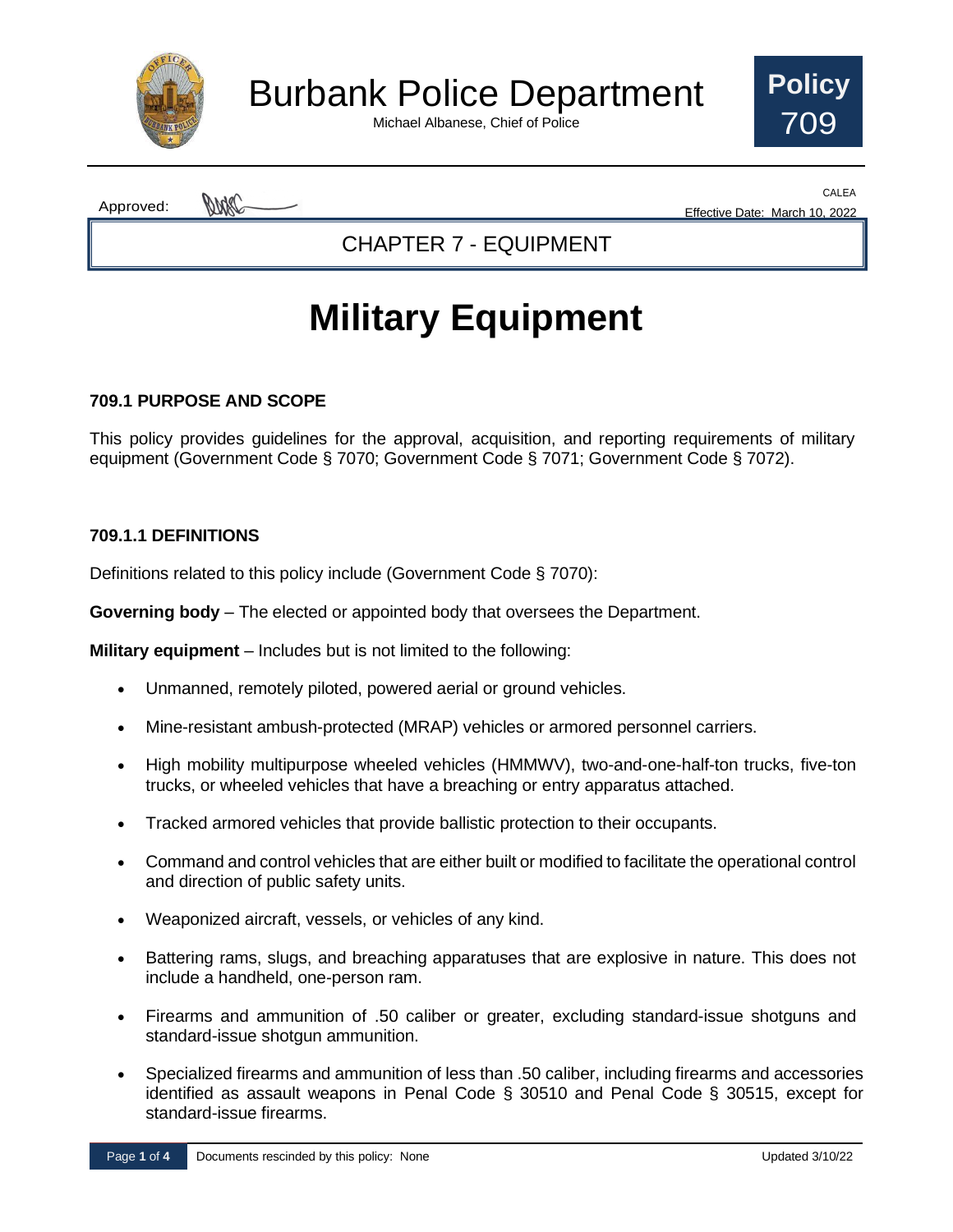

Michael Albanese, Chief of Police



- Any firearm or firearm accessory that is designed to launch explosive projectiles.
- Noise-flash diversionary devices and explosive breaching tools.
- Munitions containing tear gas or OC, excluding standard, service-issued handheld pepper spray.
- TASER® Shockwave, microwave weapons, water cannons, and long-range acoustic devices (LRADs).
- Kinetic energy weapons and munitions.
- Any other equipment as determined by a governing body or a state agency to require additional oversight.

#### **709.2 POLICY**

It is the policy of the Burbank Police Department that members of this Department comply with the provisions of Government Code § 7071 with respect to military equipment.

#### **709.3 MILITARY EQUIPMENT COORDINATOR**

The Administrative Division Captain is the military equipment coordinator. The responsibilities of the military equipment coordinator include but are not limited to:

- a. Acting as liaison to the governing body for matters related to the requirements of this policy.
- b. Identifying Department equipment that qualifies as military equipment in the current possession of the Department, or the equipment the Department intends to acquire that requires approval by the governing body.
- c. Conducting an inventory of all military equipment at least annually.
- d. Collaborating with any allied agency that may use military equipment within the jurisdiction of Burbank Police Department (Government Code § 7071).
- e. Preparing for, scheduling, and coordinating the annual community engagement meeting to include:
	- 1. Publicizing the details of the meeting.
	- 2. Preparing for public questions regarding the Department's funding, acquisition, and use of equipment.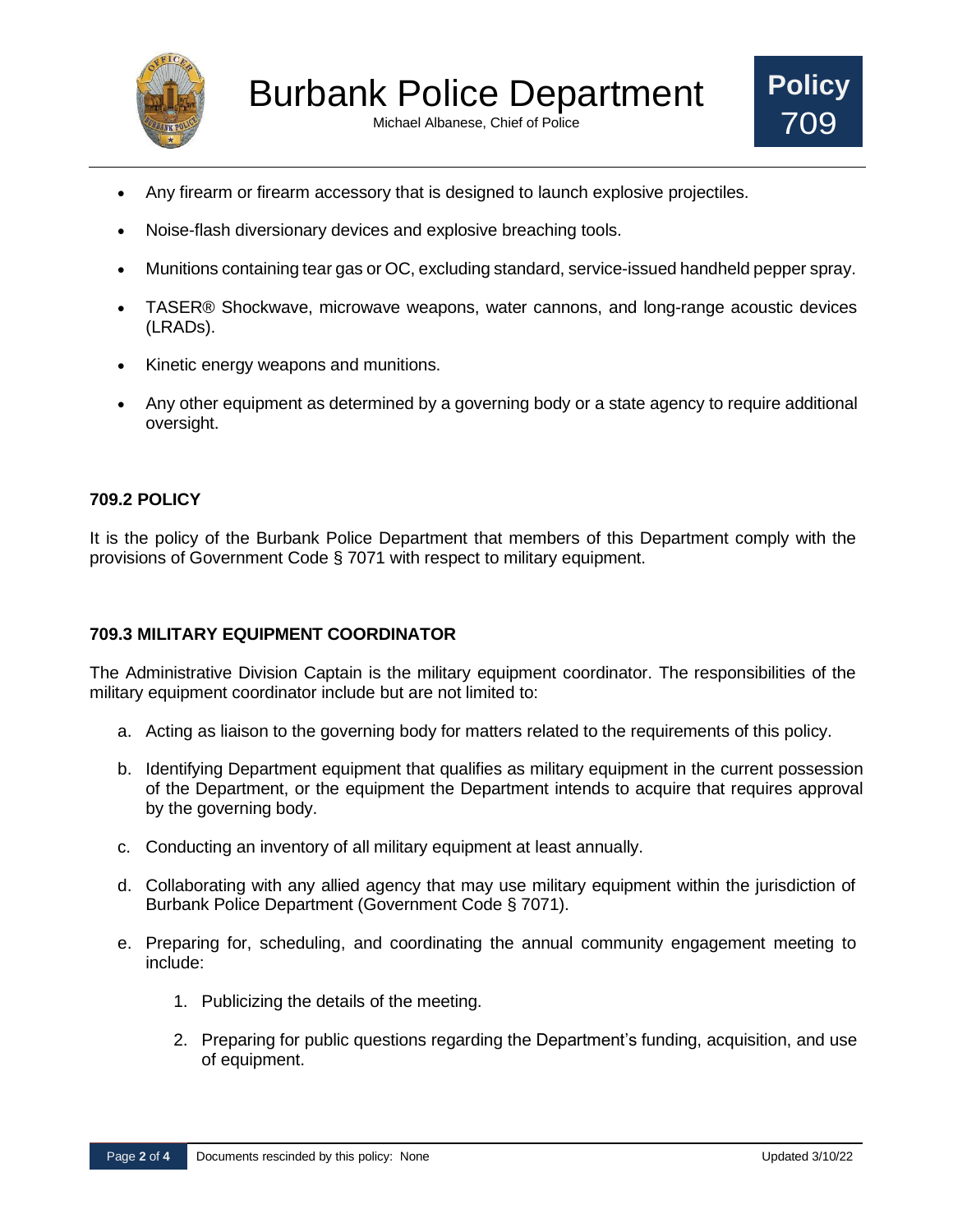

Michael Albanese, Chief of Police



- f. Preparing the annual military equipment report for submission to the Chief of Police and ensuring the report is made available on the Department website (Government Code § 7072).
- g. Establishing the procedure for a person to register a complaint or concern, or how that person may submit a question about the use of a type of military equipment, and how the Department will respond in a timely manner.

#### **709.4 MILITARY EQUIPMENT INVENTORY**

The following constitutes a list of qualifying equipment for the Department:

**-** See attached inventory.

#### **709.5 APPROVAL**

The Burbank Police Department or the authorized designee shall obtain approval from the governing body by way of an ordinance adopting the military equipment policy. As part of the approval process, the Burbank Police Department or the authorized designee shall ensure the proposed military equipment policy is submitted to the governing body and is available on the Department website at least 30 days prior to any public hearing concerning the military equipment at issue (Government Code § 7071). The military equipment policy must be approved by the governing body prior to engaging in any of the following (Government Code § 7071):

- a. Requesting military equipment made available pursuant to 10 USC § 2576a.
- b. Seeking funds for military equipment, including but not limited to applying for a grant, soliciting or accepting private, local, state, or federal funds, in-kind donations, or other donations or transfers.
- c. Acquiring military equipment either permanently or temporarily, including by borrowing or leasing.
- d. Collaborating with another law enforcement agency in the deployment or other use of military equipment within the jurisdiction of this Department.
- e. Using any new or existing military equipment for a purpose, in a manner, or by a person not previously approved by the governing body.
- f. Soliciting or responding to a proposal for, or entering into an agreement with, any other person or entity to seek funds for, apply to receive, acquire, use, or collaborate in the use of military equipment.
- g. Acquiring military equipment through any means not provided above.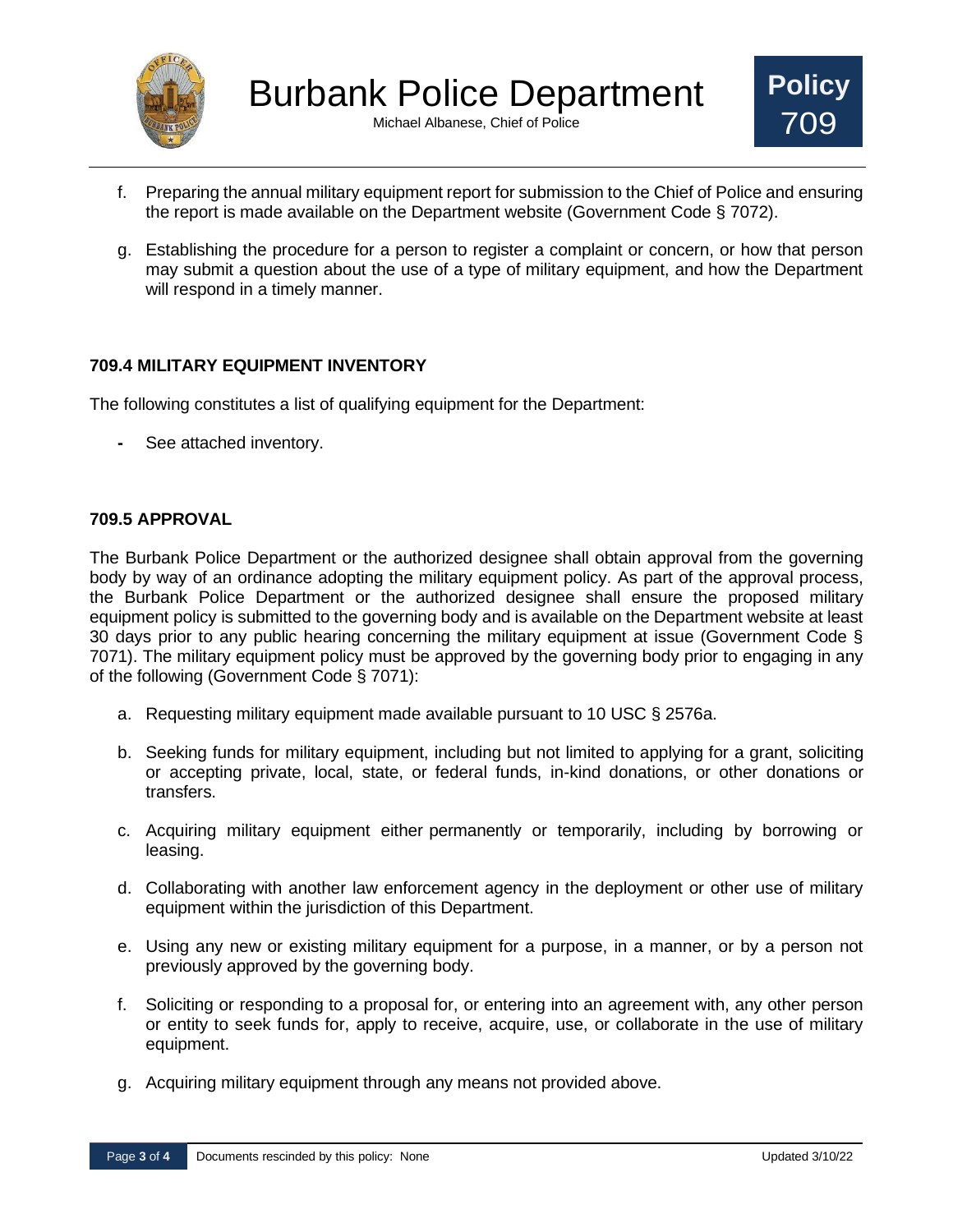

Michael Albanese, Chief of Police



#### **709.6 COORDINATION WITH OTHER JURISDICTIONS**

Military equipment should not be used by any other law enforcement agency or member in this jurisdiction unless the military equipment is approved for use in accordance with this policy.

#### **709.7 ANNUAL REPORT**

Upon approval of a military equipment policy, the Chief of Police or the authorized designee should submit a military equipment report to the governing body for each type of military equipment approved within one year of approval, and annually thereafter for as long as the military equipment is available for use (Government Code § 7072).

The Chief of Police or the authorized designee should also make each annual military equipment report publicly available on the Department website for as long as the military equipment is available for use. The report shall include all information required by Government Code § 7072 for the preceding calendar year for each type of military equipment in inventory.

#### **709.8 COMMUNITY ENGAGEMENT**

Within 30 days of submitting and publicly releasing the annual report, the Department shall hold at least one well-publicized and conveniently located community engagement meeting, at which the Department should discuss the report and respond to public questions regarding the funding, acquisition, or use of military equipment.

#### **709.9 COMPLIANCE**

- 1. The Administrative Division Captain will ensure that all Department members comply with this policy. The Administrative Division Captain will conduct an annual audit with the assistance of the Professional Standards Bureau. All instances of noncompliance will be reported to City Council via the annual Military Equipment use report.
- 2. Any member of the public can register a question, concern, or complaint regarding Military Equipment use either in person or telephonically by contacting the Burbank Police Department's Community Outreach and Personnel Services Bureau (818-238-3231). Complaints may also be submitted electronically via the Police Department's website at:

<https://www.burbankpd.org/online-services/complaint-form/>

A response to the question, concern, or complaint shall be completed by the Department in a timely manner.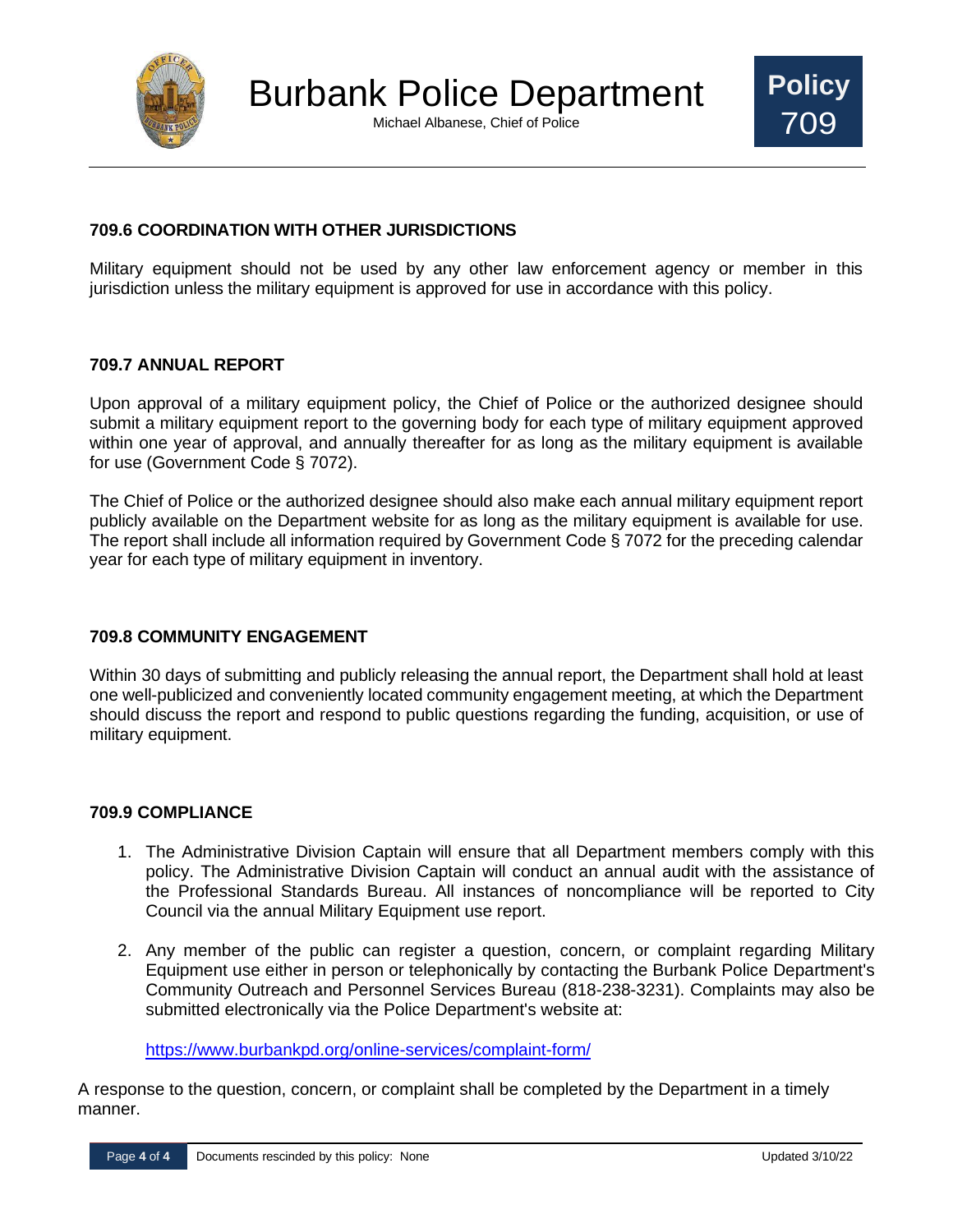# BURBANK POLICE DEPARTMENT

### MILITARY EQUIPMENT INVENTORY

2022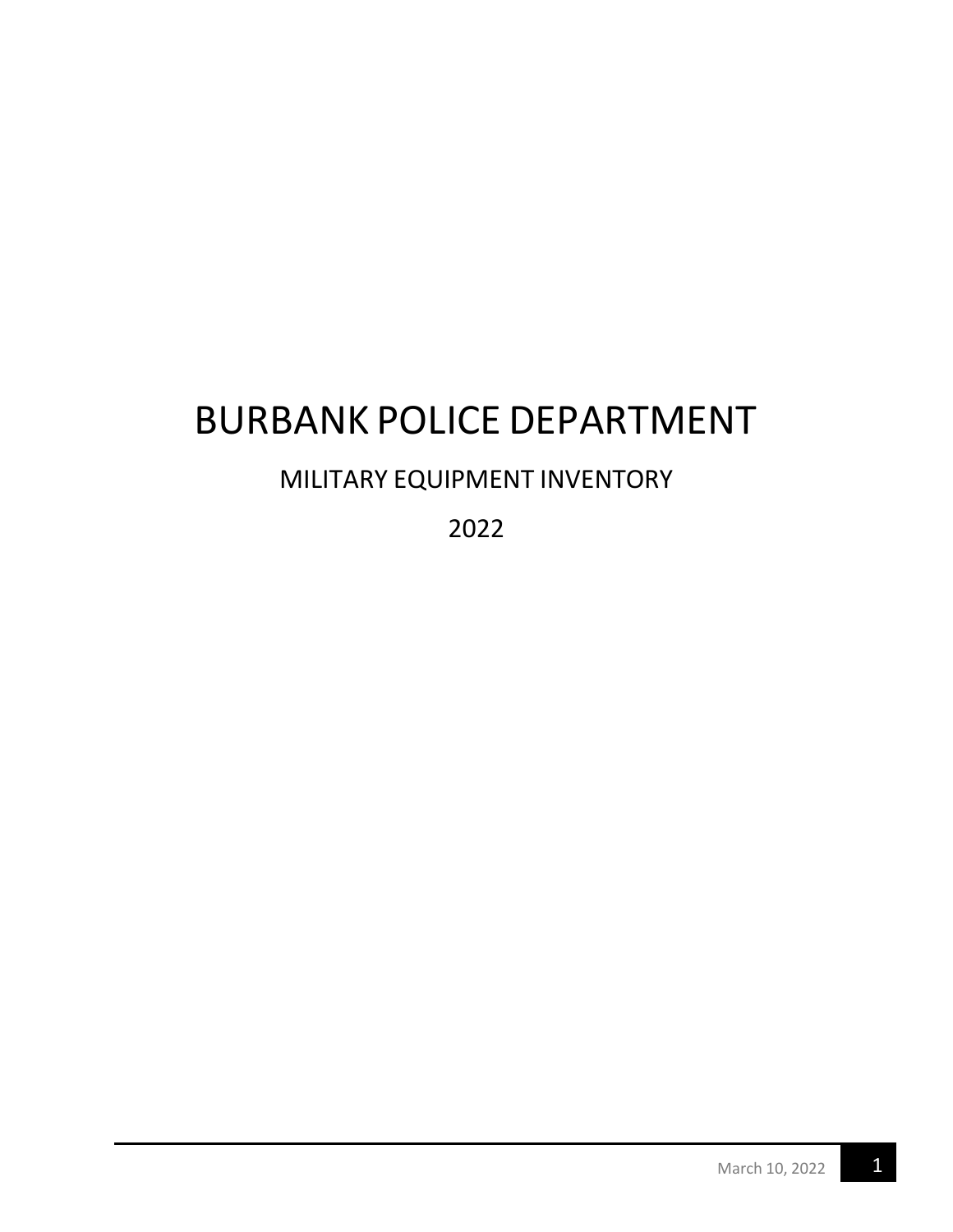#### 1. UNMANNED, REMOTELY PILOTED, POWERED AERIAL OR GROUND VEHICLE (**SWAT ROBOT**)

- **a) Description, quantity, capabilities, and purchase cost:**
	- I. Description: *RoboteX* Avatar micro 2010 is a portable, rugged personal safety robot.
	- II. Quantity: 1
	- III. Capabilities: The robot is controlled by a remote control with audio and video relay capabilities. The robot can easily negotiate varied terrain and stairs using quad-flippers. The device has a 4–5-hour runtime, travels up to 4mph, and can be controlled from up to 200 meters away.
	- IV. Purchase Cost: Purchased with funds from the *State Homeland Security Grant Program* (SHSGP) in 2009 (\$17,052.86).

#### **b) Purpose:**

To be used remotely to gain visual/audio data, deliver line of communication (phone), open doors, disrupt suspicious packages, and clear buildings.

#### **c) Authorized Use:**

Only assigned operators who have completed the required training are permitted to operate the *RoboteX* Avatar Micro 2010, during approved missions.

#### **d) Expected Life Span:**

The robot is nearing the end of its lifecycle and the Department will be seeking grant funds for refurbishment and enhancement.

**e) Fiscal Impact:**

No impact unless parts break or the device needs maintenance.

#### 2. UNMANNED, REMOTELY PILOTED, POWERED AERIAL OR GROUND VEHICLE (**DRONE**)

#### **a) Description, quantity, capabilities, and purchase cost:**

- I. Description: *DJI Mavic 2* Enterprise Zoom (276DFBP001C3G8) with 4k camera and a *DJI Mavic 2* Enterprise Dual (298DFCS0014R1H) with a 1080p thermal camera.
- II. Quantity: 2
- III. Capabilities: The small, unmanned aircraft vehicle system (sUAVS) are capable of transmitting footage in real-time to the operator, ground officers and to incident commanders on scene or at remote command posts. Footage is recorded and securely stored for future viewing.
- IV. Purchase Cost: *DJI Mavic 2* Enterprise Dual (298DFCS0014R1H) \$2,699.00 *DJI Mavic 2* Enterprise Zoom (276DFBP001C3G8) - \$1,999.00

#### **b) Purpose:**

To be deployed when its view would assist officers or incident commanders with the following situations, which include but are not limited to:

- I. Major traffic collision investigations
- II. HAZMAT response
- III. Search and rescue
- IV. Missing persons
- V. Barricaded persons
- VI. Natural disaster management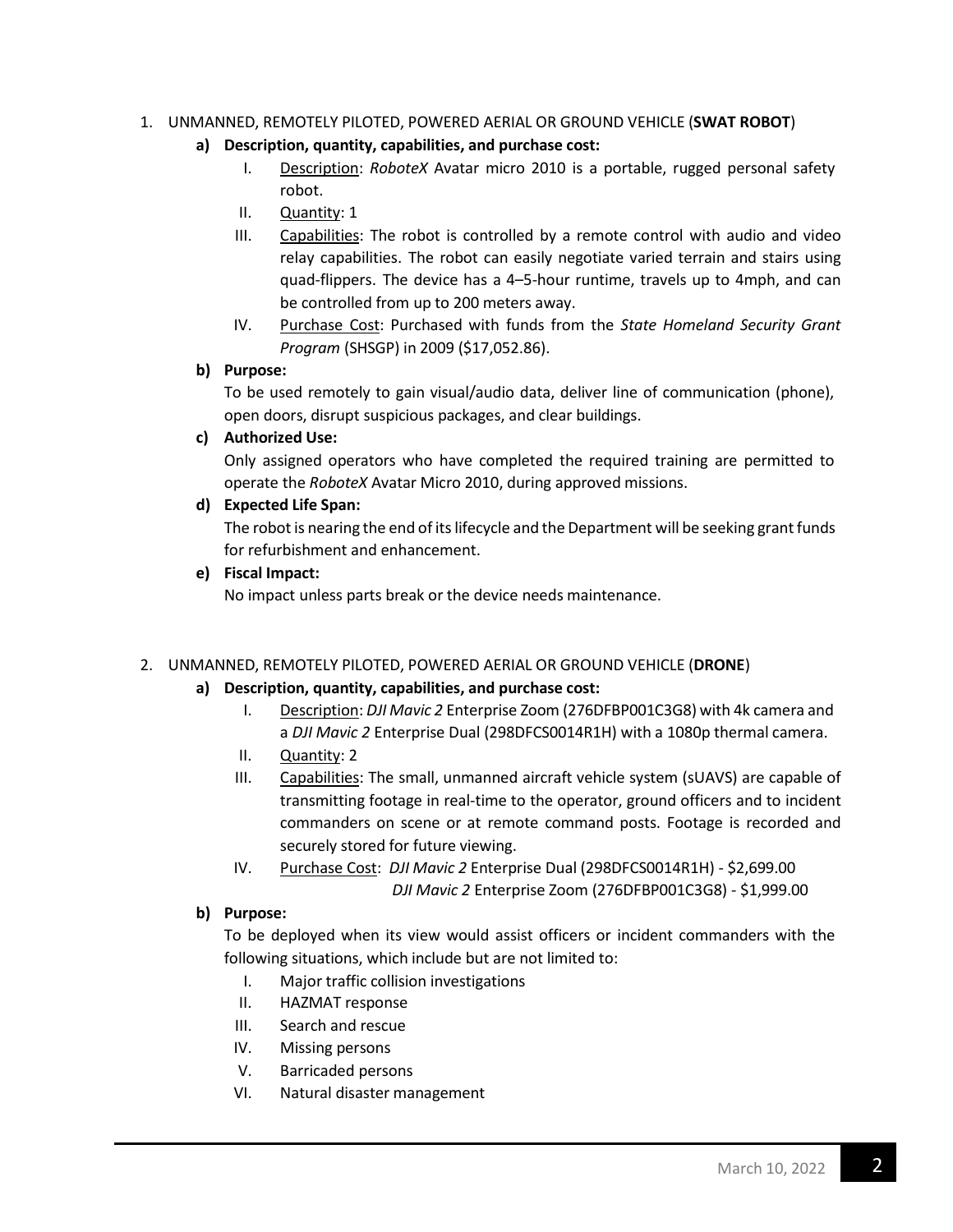- VII. Crime scene photography/video
- VIII. Overwatch for officers and SWAT operations
- IX. Special events
- X. Other uses authorized by the Department sUAVS coordinator

#### **c) Authorized Use:**

Only assigned operators who have completed the required training and hold appropriate FAA pilot certificates are permitted to operate the sUAVS equipment, during approved missions.

#### **d) Expected Life Span:**

Approximately four years or 800 hours of use, depending on flight conditions.

**e) Fiscal Impact:**

Other than initial purchase costs, batteries need to be replaced yearly at a cost of about \$1500.

#### 3. ARMORED PERSONNEL CARRIER (*BEARCAT*)

- **a) Description, quantity, capabilities, and purchase cost:**
	- I. Description: 2008 *Ford* F-550 (VIN: 1FDAF57R58EE57434)
	- II. **Quantity: 1**
	- III. Capabilities: The vehicle is used by the Burbank Police Department's Special Weapons and Tactics team (SWAT), which can provide service to the tri-cities of Burbank, Glendale, and Pasadena. The vehicle enables the Burbank Police Department personnel to perform critical response and rescue operations in a safe, secure, and highly mobile armored vehicle. This vehicle supports Burbank Police personnel in any hazardous, high risk, or critical incident which would benefit from having a vehicle that provides a high level of ballistic protection.
	- IV. Purchase Cost: Purchased with funds from 2007 *State Homeland Security Grant Program* (SHSGP) and *Urban Areas Security Initiative* (UASI), which was approved by City Council (\$273,582.65).

#### **b) Purpose:**

The primary purpose of the *Bearcat* is to provide increased protection from firearms threats and to conduct rescues in high-risk operations.

#### **c) Authorized Use:**

Only those sworn employees who have successfully completed the Department approved training in the operation of SWAT vehicles are permitted to operate them. Refer to Special Purpose Vehicle policy (Policy 707).

**d) Expected Life Span:**

Approximately 20 years.

**e) Fiscal Impact:** \$6,046.06 for general maintenance.

#### 4. COMMAND AND CONTROL VEHICLE (**MOBILE COMMAND POST**)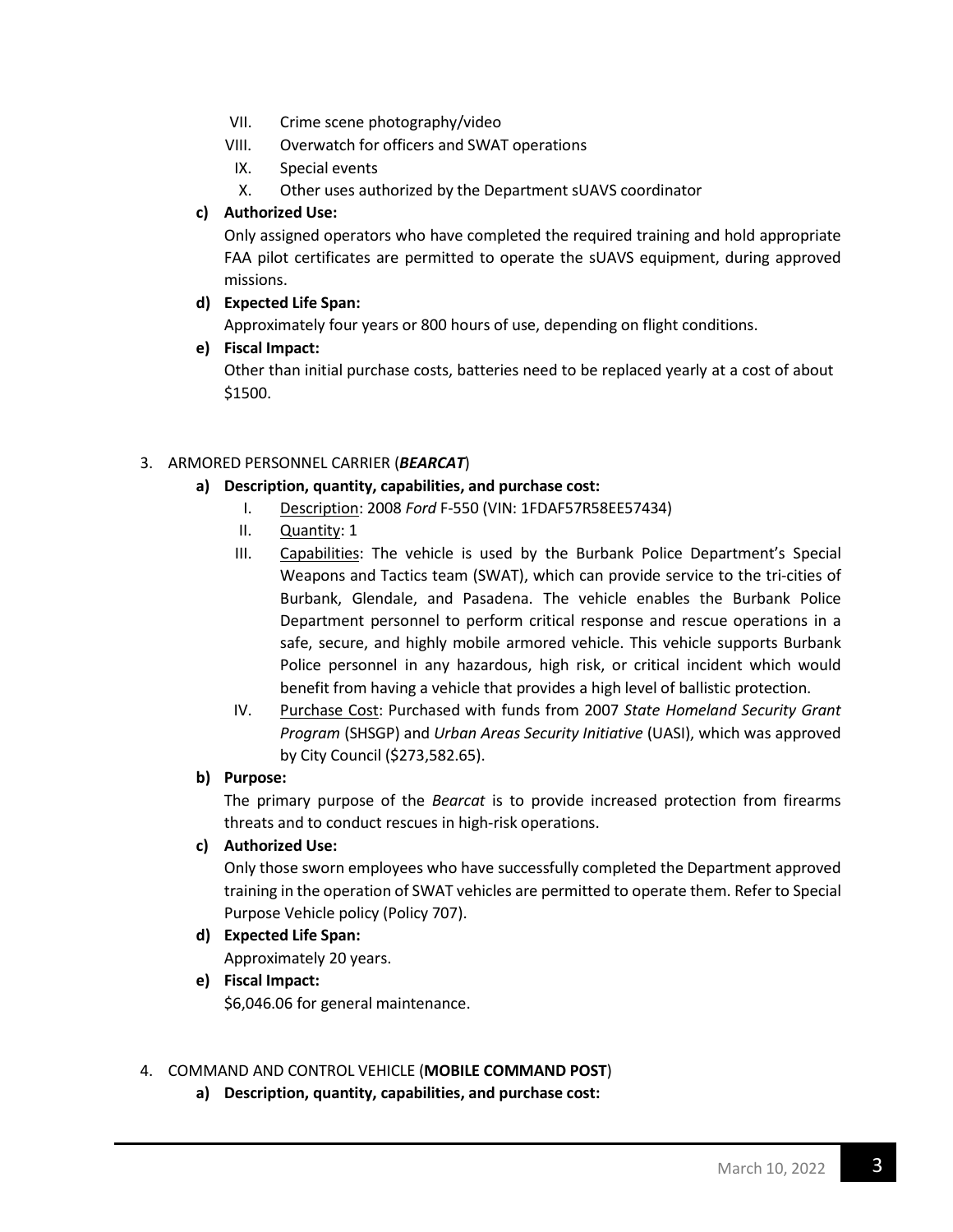- I. Description: 2015 *Farber* Specialty Freightliner (VIN: 4UZACLDUOECGA5033)
- II. Quantity: 1
- III. Capabilities: Completely self-contained command post designed to provide the Incident Commander with a mobile base of operations. This command post contains specialized command, control, and communications equipment to assist with the incident.
- IV. Purchase Cost: \$488,602.99 (Grant funds \$250,000.00, Asset Forfeiture \$81,287.86, Depreciation Funds \$137,315.13, and Capital Outlay \$20,000.00)

#### **b) Purpose:**

The Mobile Command Post is specially equipped for field operations and special events. The Watch Commander shall be the primary contact for deployment of the Command Post. Refer to *Special Purpose Vehicles* policy (Policy 707).

#### **c) Authorized Use:**

Absent unusual circumstances, only authorized personnel may operate the Mobile Command Post. Employees who are assigned to operate the Mobile Command Post as a collateral duty shall become familiar with the equipment available in the vehicle. Refer to *Special Purpose Vehicles* policy (Policy 707).

**d) Expected Life Span:**

Approximately 20-25 years.

**e) Fiscal Impact:**

\$2,164.57 for general maintenance.

#### 5. BREACHING APPARATUS (**BREACHING SHOTGUNS**)

- **a) Description, quantity, capabilities, and purchase cost:**
	- I. Description: *Mossberg* Model 500A, further described as a pump-action 12-gauge shotgun with a 3-inch chamber.
		- i. The *Mossberg* Model 500A utilizes a *Defensive Technology Tactical Knock-Out* 12-gauge breaching round, which costs \$6.90 per round. The Burbank Police Department currently has approximately 100 rounds.
	- II. Quantity: 3
	- III. Capabilities: When properly deployed, the breaching round is capable of defeating door lock mechanisms, doorknobs, hinges, dead bolts, safety chains, and pad locks on both wooden and hollow core doors. Upon impact of the target, the 12-gauge round disintegrates into a fine powder eliminating additional fragmentation.
	- IV. Purchase Cost: \$575.00 each
- **b) Purpose:**

Designed to force entry into barricaded or secured areas.

#### **c) Authorized Use:**

Only assigned operators who have completed the required training shall be permitted to operate the *Mossberg* Model 500A breaching shotgun.

**d) Expected Life Span:**

No expiration.

**e) Fiscal Impact:**

No fiscal impact other than initial purchase.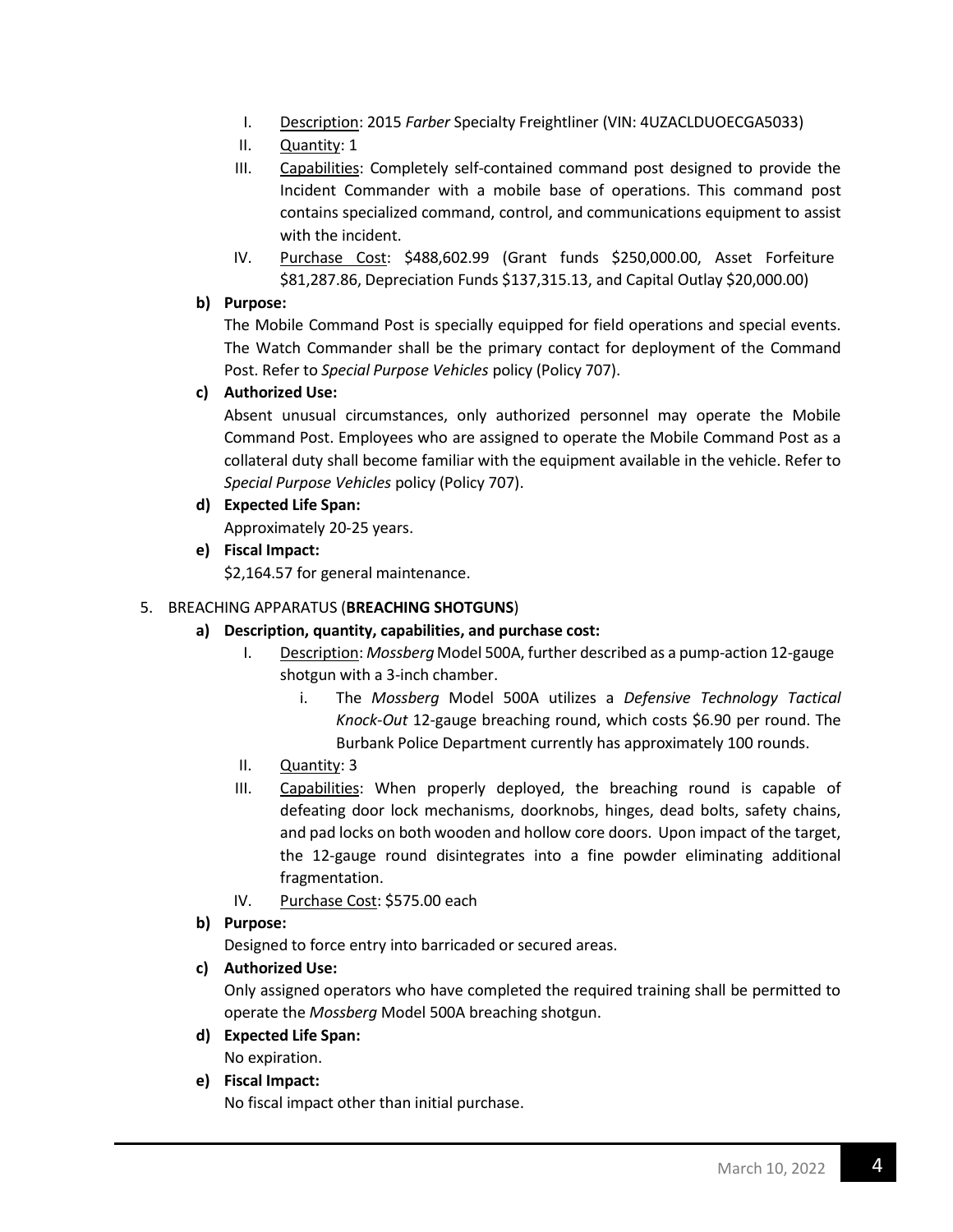#### 6. SPECIALIZED FIREARMS AND AMMUNITION (**PATROL RIFLES**)

#### **a) Description, quantity, capabilities, and purchase cost:**

- I. Description: *COLT* MODEL LE6940 (AR-15 Rifle), also described as a lightweight, air-cooled, gas operated, magazine fed, shoulder fired weapon, designated for semi-automatic fire.
	- i. The Burbank Police Department utilizes *Winchester* 5.56mm 64 grain Bonded Solid Base (#RA556B) ammunition.
- II. Quantity: 35
- III. Capabilities: Capable of accurately stopping an armed subject at various distances and enables the operator to engage accurately beyond the effective range of a pistol or shotgun.
- IV. Purchase Cost: \$1,001.58 each

#### **b) Purpose:**

To more effectively address the increasing level of risk to patrol officers and the public by suspects armed with assault weapons and body armor, the Burbank Police Department will deploy Department owned patrol rifles in all patrol vehicles as an immediate tactical resource to qualified officers. In addition, sworn Department members are authorized to purchase and deploy personally owned and approved patrol rifles for law enforcement purposes while on duty. Refer to Policy 432 – *Patrol Rifles / Personal Patrol Rifles*.

#### **c) Authorized Use:**

Department owned patrol rifles and personally owned and approved patrol rifles may be deployed only by properly trained and qualified sworn members as a supplemental resource to their duty handgun and shotgun. Refer to Policy 432 – *Patrol Rifles / Personal Patrol Rifles.*

- **d) Expected Life Span:** No expiration.
- **e) Fiscal Impact:**

No fiscal impact other than initial purchase.

#### 7. SPECIALIZED FIREARMS AND AMMUNITION (**SWAT COMMANDO RIFLES**)

- I. Description: *COLT* M16-A2 Commando (AR-15 Rifle), also described as a lightweight, air-cooled, gas operated, magazine fed, shoulder fired weapon, designated for semi-automatic fire.
	- i. The Burbank Police Department utilizes *Hornady* 5.56mm NATO, 75 grain Tactical Application Police (TAP), Short-barreled Rifle (SBR) (#81296) ammunition.
- II. Quantity: 22
- III. Capabilities: Capable of accurately stopping an armed subject at various distances. The *Colt* Carbine Rifle is a lightweight, air-cooled, gas operated, magazine fed, shoulder fired weapon, designed for semi-automatic fire.
- IV. Purchase Cost: \$1,001.58 each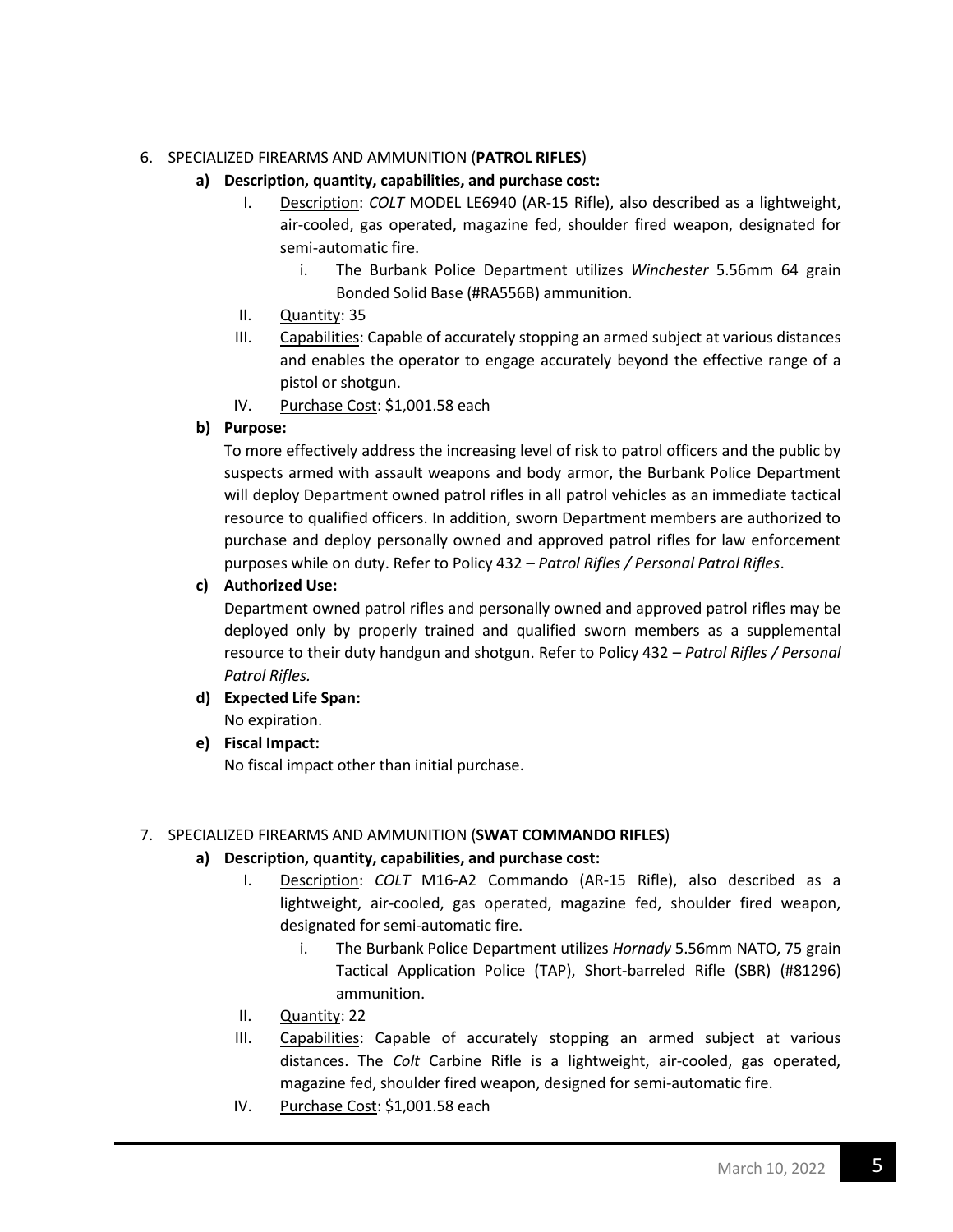#### **b) Purpose:**

SWAT short-barreled rifles are more effective in clearing buildings and use in close quarters.

#### **c) Authorized Use:**

Department owned SWAT commando rifles may be deployed only by properly trained and qualified sworn members as a supplemental resource to their duty handgun and shotgun. Refer to Policy 432 – *Patrol Rifles / Personal Patrol Rifles.*

### **d) Expected Life Span:**

Approximately 20 years.

#### **e) Fiscal Impact:**

No fiscal impact other than initial purchase and replacement cost upon reaching lifecycle.

#### 8. NOISE-FLASH DEVICE (**FLASH-BANGS**)

#### **a) Description, quantity, capabilities, and purchase cost:**

- I. Description: *Combined Tactical Systems* Flash-Bang, Mini-Bang (#7290M), further described as a Noise-Flash Device (NFD) is a device that creates a bright flash and loud sound to temporarily divert the attention of subjects in the immediate area. NFDs are used to distract and temporarily incapacitate dangerous suspects by overwhelming their senses of vision and hearing. The distraction allows officers to seize a moment of opportunity to take control of high-risk situations.
- II. Quantity: 70
- III. Capabilities: NFDs can release large amounts of stored energy in the form of heat, light, pressure, and noise. They are intended to temporarily distract, confuse, and disorient subjects. They can also be used as "attention-getting" devices.
- IV. Purchase Cost: \$37.65 each

#### **b) Purpose:**

Utilizes a bright flash of light followed immediately by a loud noise designed to momentarily divert, distract, and disorient a suspect. It is designed to save lives and reduce potential for armed resistance. Refer to *Use of Force* policy (Policy 300) and *SWAT* policy (Policy 408).

#### **c) Authorized Use:**

Only SWAT personnel who have successfully completed a Department-approved training course in the proper use and deployment of NFDs are authorized to deploy them during operations.

**d) Expected Life Span:**

5-year warranty

#### **e) Fiscal Impact:**

No fiscal impact other than initial and replacement purchase.

#### 9. DIVERSIONARY DEVICE / CHEMICAL AGENT DELIVERY DEVICE (MUNITION)

#### **a) Description, quantity, capabilities, and purchase cost:**

I. Description: Diversionary Device / Chemical Agent Delivery Device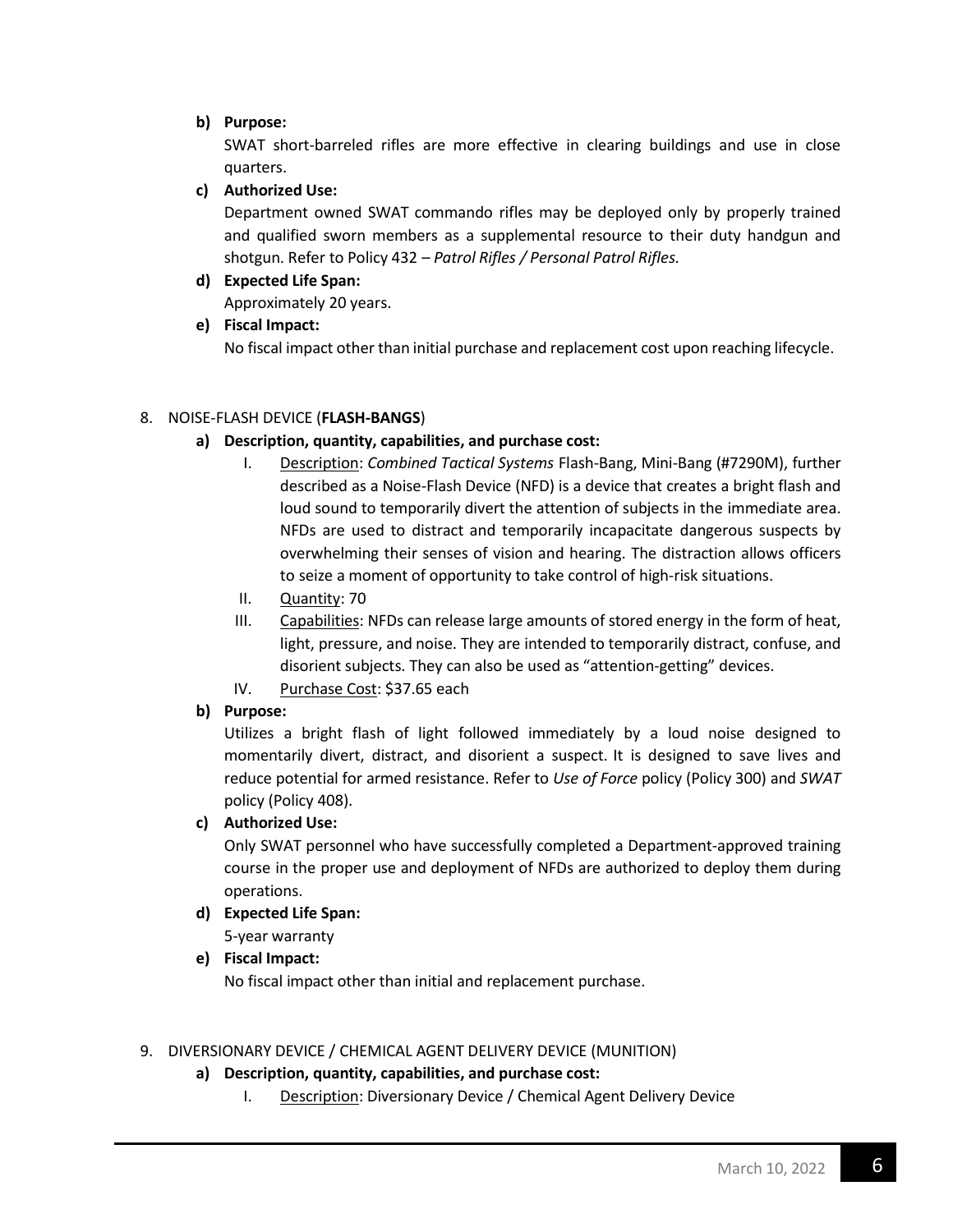- i. *Han-Ball Grenade CS* is an outdoor use device expelling its payload in approximately 15-20 seconds. The rubber ball round has an overall size of 4.8 in. tall, including the fuse head, and 3.1 in. diameter. This launchable device holds approximately 1.6 oz. of active agent which is expelled through three ports around the equator of the ball. (Quantity: 20 / Cost: \$36.66 each)
- ii. *Spede-Heat Grenade CS* is a high volume, continuous burn device, which expels its payload in approximately 20-40 seconds. The payload is discharged through four gas ports on top of the canister, three on the side and one on the bottom. This launchable device is 6.12 in. by 2.62 in. and holds approximately 2.9 oz. of active agent. (Quantity: 40 / Cost: \$29.63 each)
- iii. *Triple-Chaser CS Canister* consists of three separate canisters pressed together with separating charges between each. When deployed, the canisters separate and land approximately 20 feet apart allowing increased area coverage in a short period of time. This device can be hand thrown or launched from a fired delivery system. The device is 6.5 in. by 2.7 in. and holds an approximately 3.2 oz. of active agent payload. It has an approximate burn time of 20-30 seconds. (Quantity: 20 / Cost: \$47.00 each)
- iv. *Tri-Chamber OC Grenade* combines the effectiveness of Oleoresin Capsicum (OC) as an incapacitating agent with the flexible delivery methods, range, and area coverage of pyrotechnic munitions. The OC Flameless *Tri-Chamber* Grenade can be used in crowd control, or barricade situations, as a less lethal solution to incapacitate subjects through temporary respiratory discomfort, while reducing or negating the chance of fire to structures. (Quantity: 23 / Cost: \$33.45 each)
- v. *Tri-Chamber CS Grenade* allows the contents to burn within an internal can and disperse the agent safely with reduced risk of fire. The grenade is designed primarily for indoor tactical situations to detect and/or dislodge a barricaded subject. This device will deliver approximately .70 oz. of agent during its 20-25 seconds burn time. The *Tri-Chamber* Flameless Grenade was designed with the barricade situation in mind. Its applications in tactical situations are primarily to detect and/or dislodge barricaded subjects. (Quantity: 30 / Cost: \$32.33 each)
- vi. *Pocket Tactical CS Grenade* is small and lightweight with 0.9 oz. of active agent and will burn approximately 20-40 seconds. (Quantity: 41 / Cost: \$19.60 each)
- vii. *Riot Control Continuous Discharge Grenade (CS)* is designed specifically for outdoor use in crowd control situations with a high-volume continuous burn that expels its payload in approximately 20-40 seconds through four gas ports located on the top of the canister. This grenade can be used to conceal tactical movement or to encourage movement of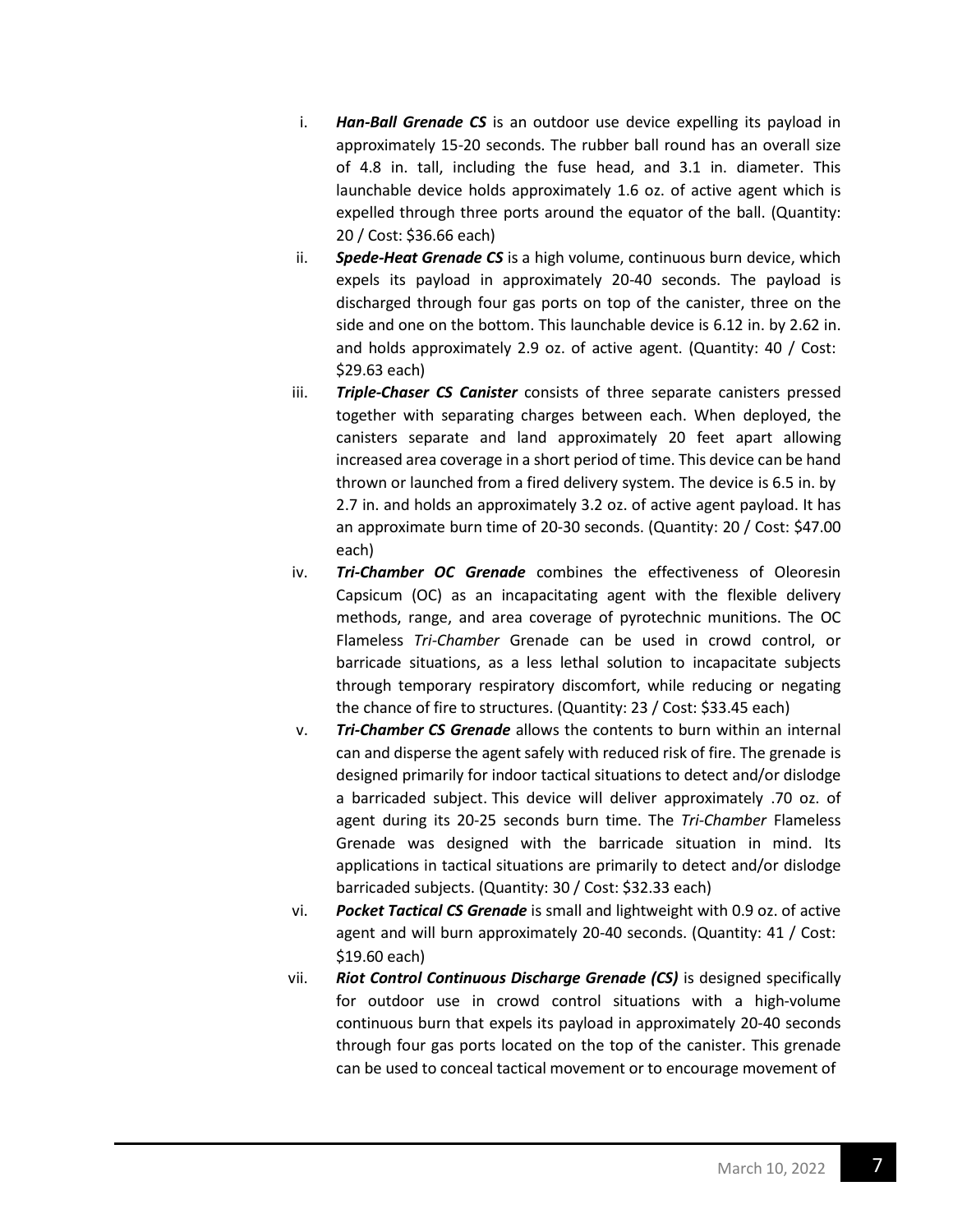a crowd. This launchable device is 6.0 in. by 2.35 in. and holds approximately 2.7 oz. of active agent. (Quantity: 21 / Cost: \$26.95 each)

- viii. *Red Smoke Grenade* designed specifically for outdoor use in crowd control situations with a high-volume continuous burn that expels its payload in approximately 30-40 seconds through four gas ports located on the top of the canister. This device can be used to conceal tactical movement or to encourage movement of a crowd. This launchable colored smoke device is 6.0 in. by 2.35 in. and holds approximately 2.9 oz. of active agent. (Quantity:50 / Cost: \$50.45 each)
	- *ix. HC Smoke Canister* is a slow burning, high volume, continuous discharge device designed for outdoor use in crowd management situations. Emits grey-white smoke only for approximately 1.5 to 2 minutes. (Quantity: 12 / Cost: \$40.00 each)
	- x. *White Smoke Grenade* offers the same approximate burn times as the *Spede-Heat* Grenade CS. The similar burn times may make it the appropriate choice for training or simulation deployment of chemical agent canisters. The *Saf-Smoke* Grenade emits a very white smoke. (Quantity: 50 / Cost: \$35.50 each)
- II. Capabilities: Chemical agent munitions are defined as devices that can be placed, thrown, launched or otherwise propelled, which produce an irritating effect, for the purpose of encouraging compliance, overcoming resistance, or preventing serious injury without posing a significant potential of causing death. The only chemical agents currently authorized by BPD are Ortho chlorobenzalmalonitrile (CS) and Oleoresin Capsicum (OC). They may be deployed individually or in combination with one another.

#### **b) Purpose:**

Chemical agents are designed to cause discomfort, which are deployed to gain compliance from barricaded suspects, non-compliant suspects, or unruly crowds. Ortho chlorobenzalmalonitrile (CS) and Oleoresin Capsicum (OC) causes tearing, involuntary closing of eyes, stinging on skin, runny nose, tightness in chest, burning sensation in lungs, and shortness of breath. Refer to *Use of Force* policy (Policy 300) and *Control Devices* policy (Policy 308).

#### **c) Authorized Use:**

Only SWAT personnel who have successfully completed a Department-approved training course in the proper use and deployment of NFDs and Chemical Agent Delivery Devices (munitions) are authorized to deploy them during operations.

**d) Expected Life Span:**

5-year warranty

#### **e) Fiscal Impact:**

No fiscal impact other than initial and replacement purchase.

#### 10. CHEMICAL AGENT DELIVERY DEVICE (*FIRST DEFENSE* **OC/CS** *MK-9* **STREAM AEROSOL**)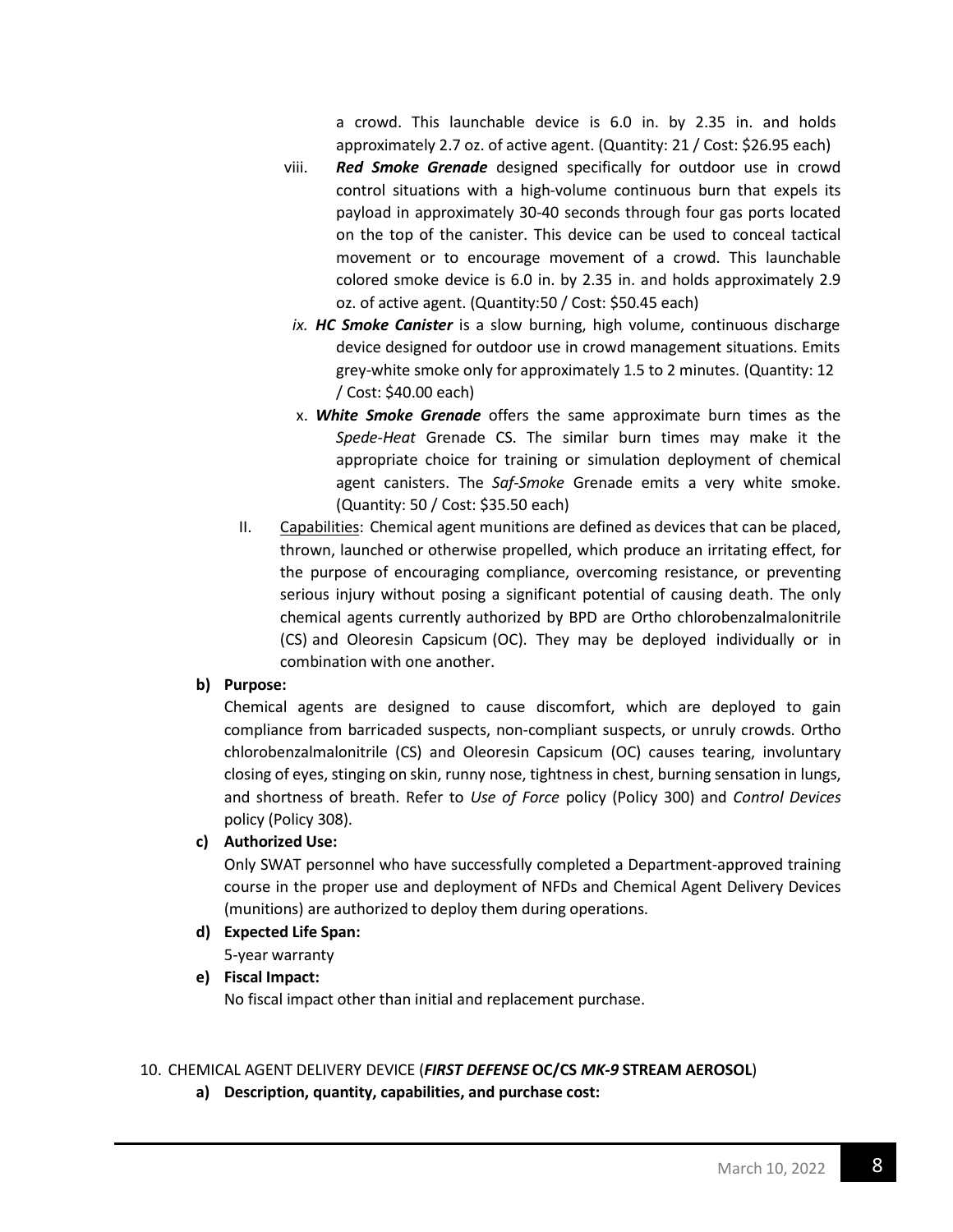- I. Description: *First Defense* OC/CS *MK-9* Stream Aerosol
- II. Quantity: 20
- III. Capabilities: The *MK-9* features an easy-to-use trigger handle and will deliver 14 short bursts of OC at an effective range of 18-20 ft. This OC/CS aerosol product utilizes a stream delivery method providing a target-specific, strong concentrated stream for greater standoff.
- IV. Purchase Cost: \$37.50 each

#### **b) Purpose:**

The purpose of the OC/CS *MK-9* Stream Aerosol is to minimize the risks to all parties through pain compliance, temporary discomfort, and/or incapacitation of potentially violent or dangeroussubjects. Refer to *Use of Force* policy (Policy 300) and *Control Devices* policy (Policy 308).

#### **c) Authorized Use:**

Only SWAT personnel who have successfully completed a Department-approved training course in the proper use and deployment of Chemical Agent Delivery Devices are authorized to deploy them during operations.

#### **d) Expected Life Span:**

5-year warranty.

#### **e) Fiscal Impact:**

No fiscal impact other than initial and replacement purchase.

#### 11. KINETIC ENERGY WEAPON (*PEPPERBALL VARIABLE KINETIC SYSTEM CARBINE LAUNCHER*)

#### **a) Description, quantity, capabilities, and purchase cost:**

- I. Description: *PepperBall Variable Kinetic System Carbine Launcher*, further described as a device that uses high pressure air to deliver PAVA powder projectiles (like a paint ball delivery system).
	- i. *Live-X Projectile*, which contains Pelargonylvanillylamide. (Quantity:750)
	- ii. *VXR Live-X Projectile*, which contains Pelargonylvanillylamide. (Quantity:100)
	- iii. *VXR Inert*, which is a training round. (Quantity: 300)
	- iv. Glass Breaker Round, a solid polymer projectile used for breaking out windows and not for use on humans or animals. (Quantity: 100)
- II. Quantity: 2
- III. Capabilities: System capable of launching projectiles at a subject up to 60 feet. System capable of area saturation up to 150 feet. Non-lethal option to offer law enforcement officers to deliver chemical agents and kinetic energy impacts to subjects in a potentially violent encounter. De-Escalation tool used to avoid further injuries or lethal options on a subject.
- IV. Purchase Cost: \$899.00 each

#### **b) Purpose:**

This Department is committed to reducing the potential for violent confrontations. Kinetic energy projectiles, when used properly, are less likely to result in death or serious physical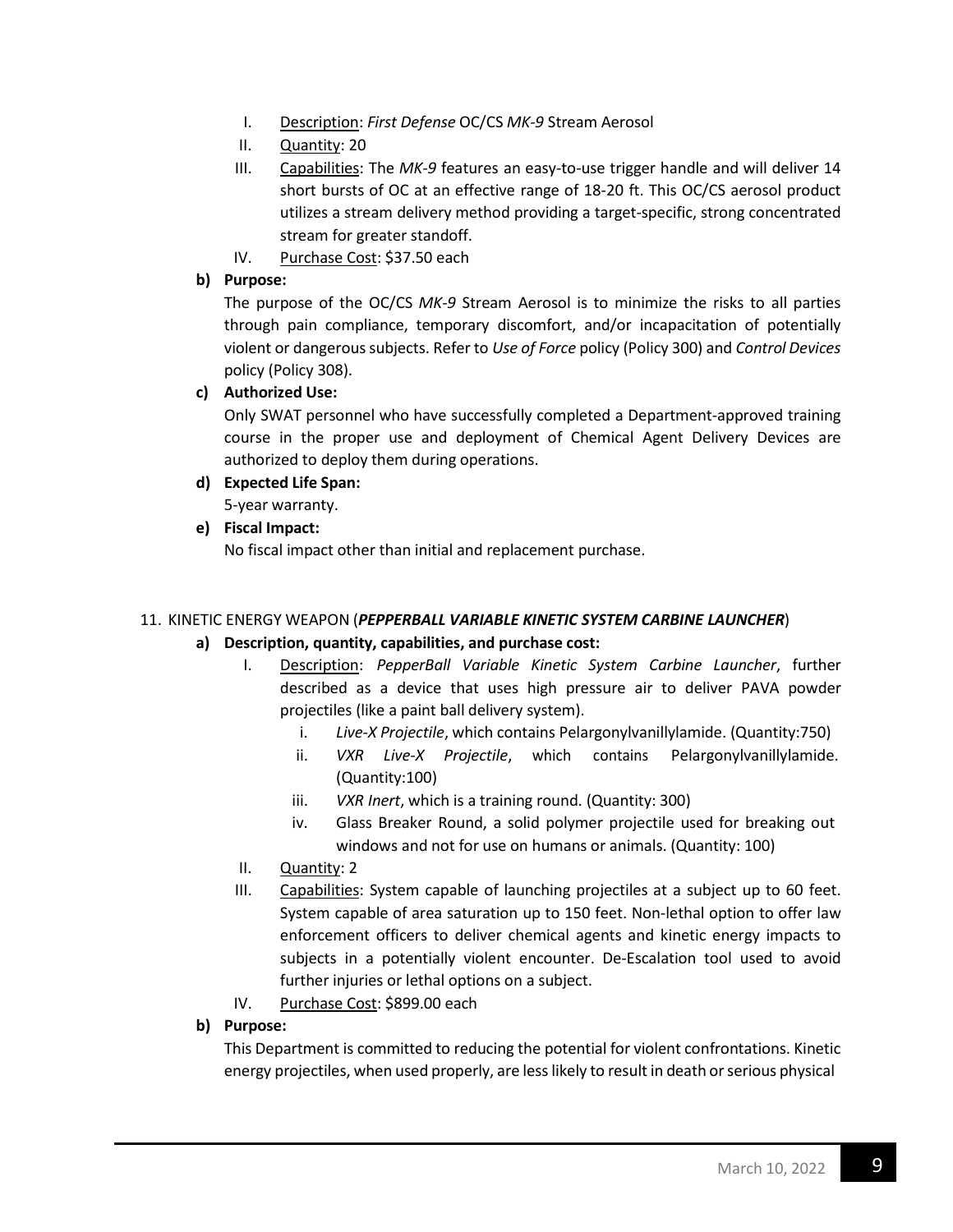injury and can be used to de-escalate a potentially deadly situation. Refer to *Use of Force* policy (Policy 300) and *Control Devices* policy (Policy 308).

**c) Authorized Use:**

Only assigned operators who have completed the required training shall be permitted to operate the *PepperBall Variable Kinetic System Carbine Launcher*.

- **d) Expected Life Span:** No expiration.
- **e) Fiscal Impact:**

No fiscal impact other than initial purchase.

#### 12. KINETIC ENERGY WEAPON (**40 MM** *DEFENSIVE TECHNOLOGY* **LAUNCHER**)

- I. Description: *Defensive Technology* 40mm Single Shot Launcher (model 1327), further described as a Less-Lethal system, not a firearm, that uses smokeless powder to deliver 40mm projectiles from a safe distance.
	- i. *Exact Impact 40mm Standard Range Sponge Round (Model 6325)*, is a point-of-aim, point-of-impact direct-fire round. This lightweight, highspeed projectile consisting of a plastic body and sponge nose that is spin stabilized via the incorporated rifling collar and the 40 mm launcher's rifled barrel. The round utilizes smokeless powder as the propellant. Used as a ranged impact weapon. (Quantity: 252 / Cost: \$18.25 each)
	- ii. *Exact Impact 40mm Extended Range Sponge Round* is a point-of-aim, point-of-impact direct-fire round. This lightweight, high-speed projectile consisting of a plastic body and sponge nose that is spin stabilized via the incorporated rifling collar and the 40 mm launcher's rifled barrel. The round utilizes smokeless powder as the propellant. Used as a ranged impact weapon. (Quantity: 48 / Cost: \$20.50 each)
	- iii. *Direct Impact 40 mm OC Crushable Foam Round* is a munition that is a point-of-aim, point-of-impact direct-fire round. This munition is loaded with Oleoresin Capsicum (OC) powder. It combines impact with the effects of an irritant powder, maximizing the potential for incapacitation. (Quantity: 13 / Cost: \$25.88)
	- iv. *Direct Impact 40 mm CS Crushable Foam Round* is a munition that is a point-of-aim, point-of-impact direct-fire round. This munition is loaded with orthochlorobenzalmalononitrile (CS) powder. It combines impact with the effects of an irritant powder, maximizing the potential for incapacitation. (Quantity: 17 / Cost: \$25.88)
	- v. *Ferret 40mm Liquid Barricade Penetrator Round (CS)*, designed to penetrate barriers, such as windows, hollow core doors, wallboard, and thin plywood. Upon impacting the barrier, the nose cone ruptures and instantaneously delivers a small chemical payload inside of a structure or vehicle. (Quantity: 31 / Cost: \$19.90 each)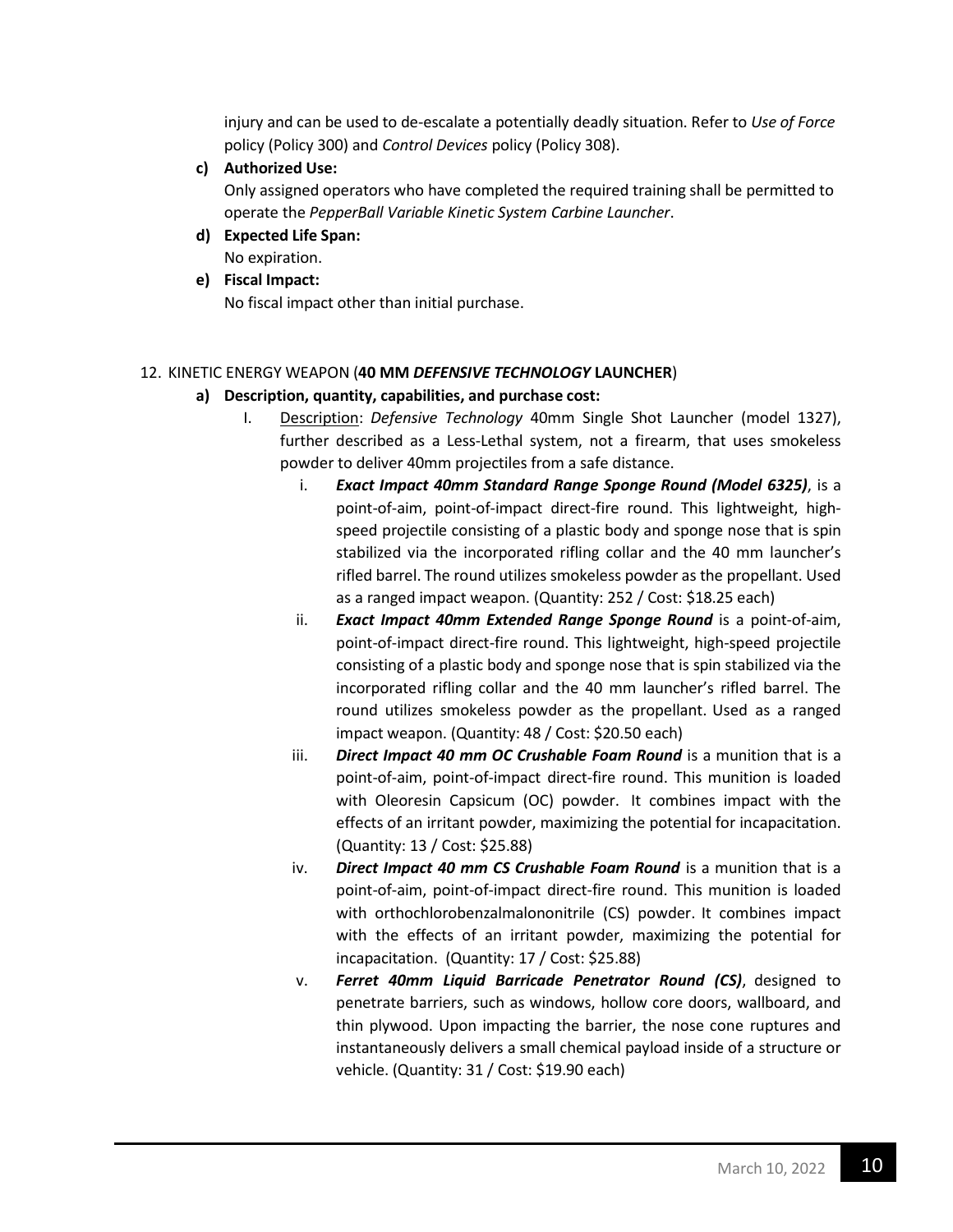- vi. *Ferret 40mm Liquid Barricade Penetrator Round (OC)*, designed to penetrate barriers, such as windows, hollow core doors, wallboard, and thin plywood. Upon impacting the barrier, the nose cone ruptures and instantaneously delivers a small chemical payload inside of a structure or vehicle. (Quantity: 36 / Cost: \$20.50 each)
- vii. *Spede-Heat Round (CS)* incorporates an aluminum shell and utilizes black powder as a propellant. It is used for ranged delivery of chemical agents in outdoor settings. (Quantity: 27 / Cost: \$24.34 each)
- viii. *Multiple Rubber Baton Round 40mm* contains three rubber projectiles. It utilizes smokeless powder as the propellant and has more consistent velocities. Used as a ranged area impact weapon. (Quantity: 58 / Cost: \$27.43)
- ix. *Stinger 40mm 60-Caliber Rubber Balls Round* is most widely used as a riot dispersal tool. The round contains approximately eighteen 60-Caliber rubber balls. It utilizes smokeless powder as the propellant and has more consistent velocities and tighter patterns. (Quantity: 58 / Cost: \$22.54 each)
- x. *Direct Impact 40mm Marking Crushable Foam Round*, a point-of-aim, point-of-impact direct-fire round. When loaded with a green marking agent, the Direct Impact can be used to indicate the aggressor in a riot situation to the team on the ground. (Quantity: 20 / Cost: \$20.54)
- xi. *Muzzle Blast 40mm Round (CS)* is a chemical agent munition for immediate close deployment. It can also be deployed in tactical operations such as barricaded subjects, room clearing, area denial, and for small space contamination, and a means of contaminating crawl spaces and attics. It is an excellent device for deploying chemical-laden CS powder at close ranges for indoor or outdoor operations. The cloud of agent is very effective in filling holes in dispersals lines or engaging at close distances while mitigating the risk of injury from projectile. (Quantity: 20 / Cost: \$23.00 each)
- xii. *Skat Shell 40 mm Multiple Projectile Round (CS)* is a multiple chemical projectile round designed to deliver multiple CS canisters from a 40 mm launcher. It is designed for outdoor use and has a maximum effective range of 80-100 yards. The *Skat Shell* contains four separate submunitions and provides a wide area of coverage. (Quantity: 20 / Cost: \$31.80 each)
- II. Quantity: 16 Launchers
- III. Capabilities: 40mm launchers can fire a variety of munitions with a maximum effective range of one hundred twenty (120) feet. 40mm launchers can deliver 40mm munitions in the form of chemical agents, sponge rounds, or combined use sponge tip chemical agent rounds.
- IV. Purchase Cost: \$860.00 each *Defensive Technology* 40mm Single Shot Launcher
- **b) Purpose:**